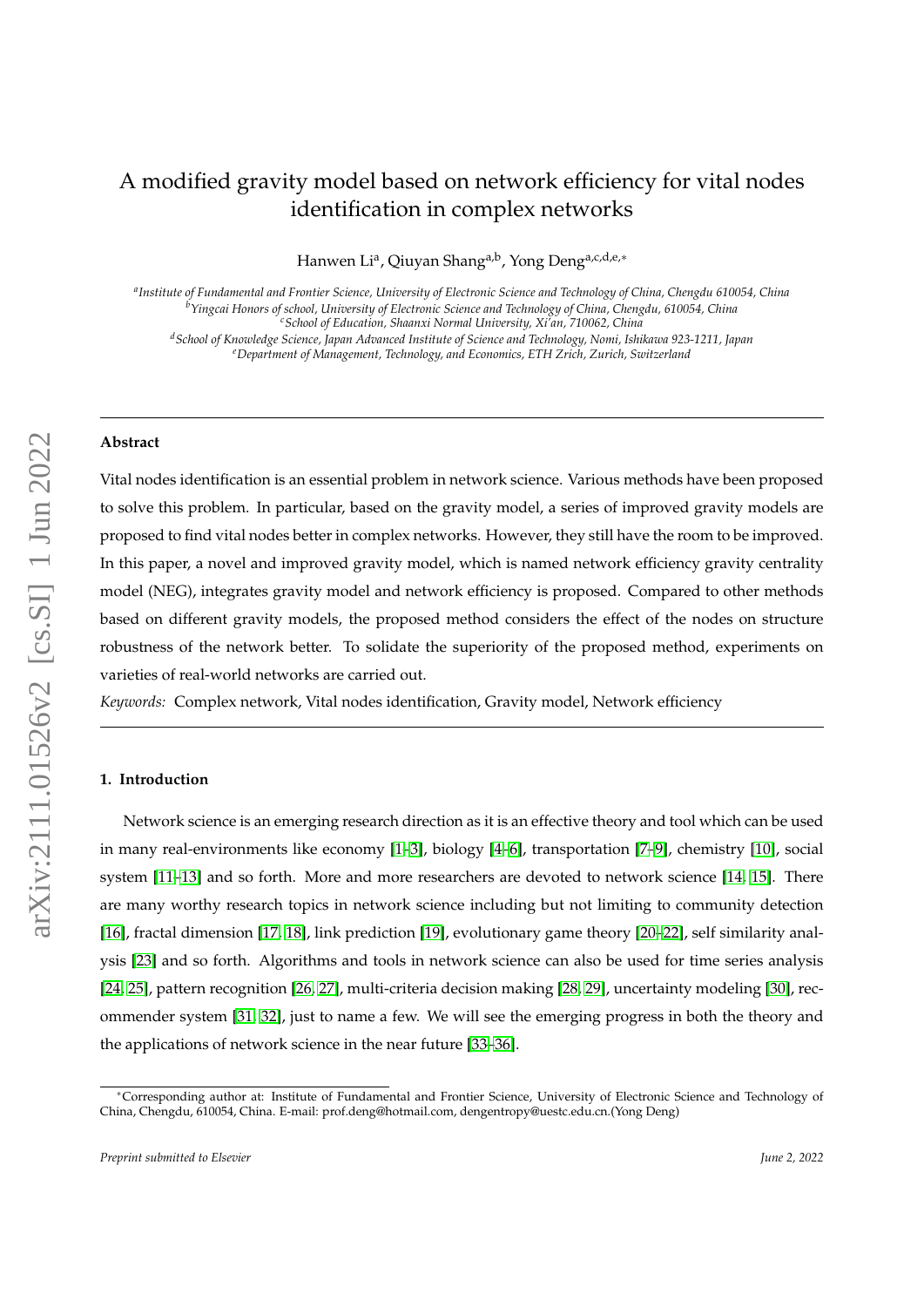Vital nodes identification is an important issue in network science as it can be used in many fields and directions like link prediction [\[37\]](#page-11-4), disease control [\[38,](#page-11-5) [39\]](#page-11-6), risk engineering [\[40,](#page-11-7) [41\]](#page-11-8), biology engineering [\[42–](#page-11-9)[44\]](#page-11-10) and decision making [\[45,](#page-11-11) [46\]](#page-11-12). Therefore, it is essential to study on vital nodes identification. There are various methods proposed for vital nodes identification [\[47\]](#page-11-13). Newman [\[48\]](#page-11-14) considers the path information and propose betweenness centrality. Zhang et al. [\[49\]](#page-11-15) propose local fuzzy information centrality to identify vital nodes. Berahmand et al. [\[50\]](#page-11-16) investigate both of the positive and negative effect of local clustering coefficient for this problem. Maji et al. [\[51\]](#page-11-17) take the influence overlap into account. Inspired by random walk algorithm for link prediction [\[52\]](#page-11-18), Ren et al. [\[53\]](#page-12-0) propose a new method called iterative resource allocation. Graph energy theory can also be used in vital nodes identification as Ma et al. [\[54\]](#page-12-1) propose quasi-laplacian centrality. Li *et al*. [\[55\]](#page-12-2) propose a generalized gravity model considering the local information of the node more comprehensively. Liu et al. [\[56\]](#page-12-3) propose a generalized mechanism model, which is also called gravity model to identify vital nodes. Zhao et al. [\[57\]](#page-12-4) propose a novel method uses structure similarity. Wen et al.[\[58\]](#page-12-5) explores fractal theory and propose local multi-dimension to investigate vital nodes. Discrete Moth-Flame optimization algorithm is also utilized for solving this problem by Wang et al. [\[59\]](#page-12-6). Gupta and Mishra [\[60\]](#page-12-7) consider the network structure in this problem. Convolutional network is also proved to be efficient to find vital nodes by Yu et al. [\[35\]](#page-11-19). A novel attraction measure is proposed by Wang et al. [\[61\]](#page-12-8). Hierarchical approach for influential node ranking is proposed by Zareie and Sheikhahmadi [\[62\]](#page-12-9). Greedy alrotihm [\[63\]](#page-12-10) and spinning trees [\[64\]](#page-12-11) are also useful alternatives to investigate important nodes. What is more, some open source node centrality platform is developed [\[65\]](#page-12-12). More kinds of superior methods will be explored in the upcoming days.

However, many methods still have room to be improved. In particular, since gravity models are very effective in identifying vital nodes in complex networks because gravity model can simulate the interaction of nodes and generalize both local and global information. Many modified gravity models have been proposed for further study. Whereas, most existing gravity models do not consider the impact of key nodes on the overall structure and robustness of the network. Therefore, an improved gravity model for vital nodes identification, which is called network efficiency gravity model is proposed in this paper. Compared to the previous modified gravity model, the proposed model is related to the network efficiency of the nodes and it considers the effect of the node on the whole network, which is more comprehensive. The superiority of the proposed method will be proven by experiments on many real-world networks.

The contribution of our method is as follows. First, the degree of a node contains the local neighborhood information of the node, and the path between nodes represents the global information. In the proposed model, the local information and the global information are comprehensively considered. Second, the gravity model regards the identification of important nodes as a global issue, and comprehensively considers the mutual influence between various nodes in the network. Third, the influence of nodes on network efficiency reflects the influence of nodes on the overall structure and robustness of the network. Fourth,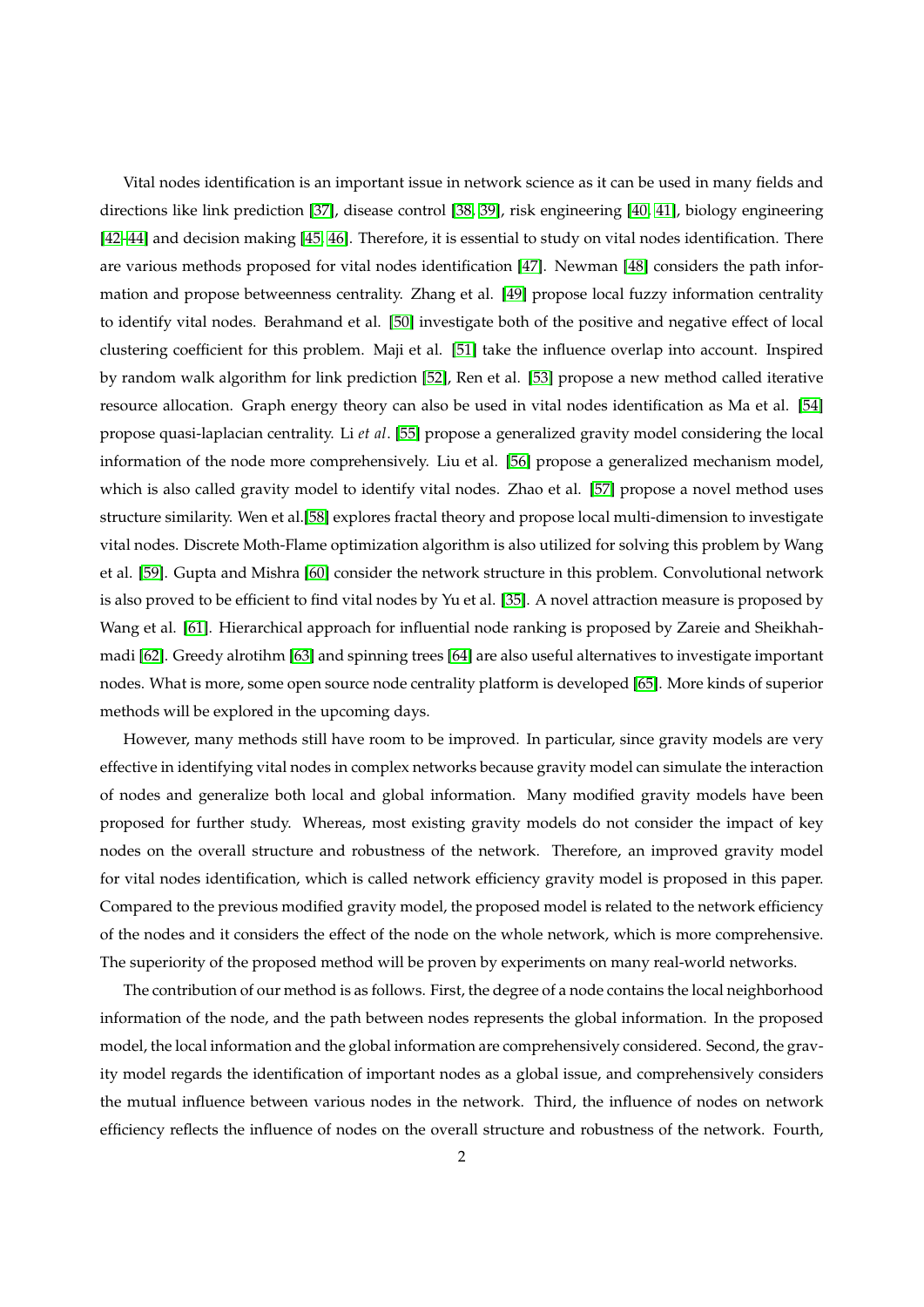the comprehensive use of the original gravity model and network efficiency-related indicators reflects the importance of nodes from the perspective of the mutual influence between nodes and the overall structure of the network.

The remainder structure of this paper is given as follows. The preliminaries are briefly introduced in Section 2. In Section 3, the modified gravity model is proposed. Experiments on real-world networks are utilized to show the superiority of the proposed method in the next section. In the end, the conclusion is given in Section 5.

# **2. Preliminaries**

Some preliminaries including containing complex network, susceptible-infected model, Kendall correlation coefficient, network efficiency and classic identification approaches are briefly introduced as follows.

#### *2.1. Complex network*

A complex network can be defined as a graph *G*(*V*, *E*), where *V* is the set of the vertices and *E* is the set of the edges. *A* is the adjacency matrix and *aij* represents the edge between node *i* and node *j*. If the node *i* and node *j* is connected, then  $a_{ij} = 1$  otherwise 0.  $d_{ij}$  refers to the shortest distance between node *i* and *j*, and it can be calculated by shortest path algorithms.

#### *2.2. Susceptible-infected model*

A representative and effective model that can simulate the process of disease propagation is the susceptibleinfected (SI) model [\[66\]](#page-12-13). Every node in this model has two states. They are either in susceptible or infected state. Every node of the network is susceptible in the beginning. Some nodes can be chosen to be infected in the model and then infect other nodes. *T* refers to the simulation steps of the model. *K* means the times of independent experiments. *N*(*t*) means the average number of infected nodes in *K* times of independent experiments.  $\beta$  is the infection rate, which is the probability of the susceptible node is infected by other infected nodes.

#### *2.3. Kendall correlation coefficient*

Kendall correlation coefficient is a classical mathematical measure which can be used to measure the correlation of two variables [\[67\]](#page-12-14). It is defined as follows.

**Definition 2.1.** Given two arrays  $X = (X_1, X_2, ..., X_n)$ ,  $Y = (Y_1, Y_2, ..., Y_n)$ , the pairs  $(X_i, X_j)$  and  $(Y_i, Y_j)$  are *called consistent if*  $X_i > X_j$  *and*  $Y_i > Y_j$  *otherwise they are inconsistent. The Kendall correlation coefficient can be calculated as follows.*

$$
tau(X,Y) = \frac{2(c^{+} - c^{-})}{n(n-1)}
$$
\n(1)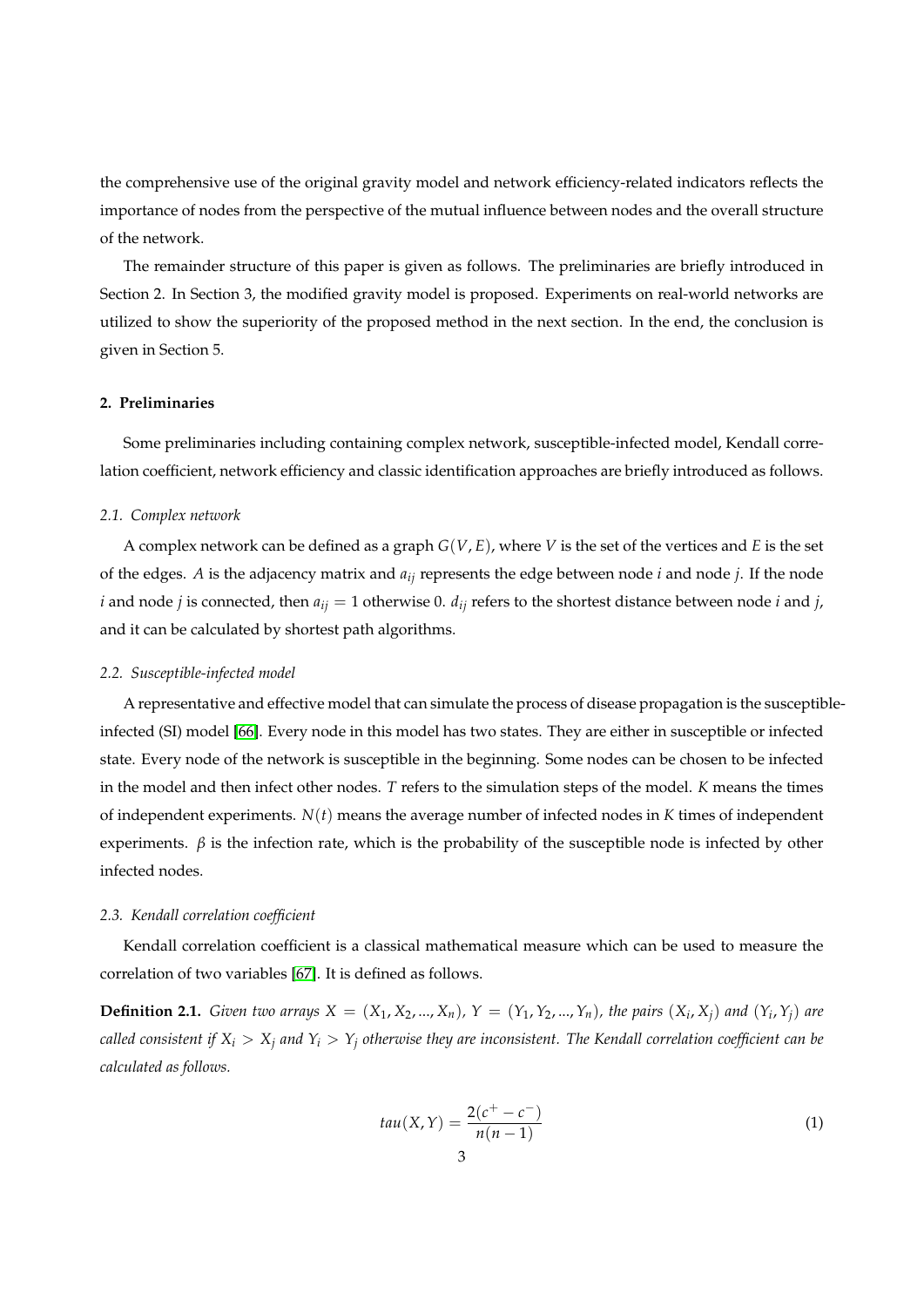*where c*<sup>+</sup> *means the number of consistent pairs and c*<sup>−</sup> *means the number of inconsistent pairs.*

# *2.4. Network efficiency*

Network efficiency is often utilized to describe the robustness of the network [\[56\]](#page-12-3). It is defined as follows.

$$
E(G) = \frac{\sum_{i \neq j} \frac{1}{d_{ij}}}{N(N-1)}
$$
(2)

where *N* represents the number of nodes in the network and the length of the shortest path between node *i* and node *j* is denoted as *dij*.

#### *2.5. Centrality measures*

The baseline centrality measures used in this paper are briefly introduced as follows.

## *2.5.1. Gravity model [\[68\]](#page-12-15)*

Based on the idea of attraction between different nodes, a new method is proposed by Li et al. [\[68\]](#page-12-15) for vital nodes identification, inspired by the gravitation law in physics [\[69\]](#page-12-16), which considers both global and local information of the nodes. It is calculated as follows.

$$
C_G(i) = \sum_{i \neq j, d_{ij} \le r} \frac{k_i \times k_j}{d_{ij}^2} \tag{3}
$$

where  $k_i$  and  $k_j$  refers to the degree of node *i* and node *j* respectively. *r* is the truncation radius of the network and  $r = \frac{\langle d \rangle}{2}$  $\frac{d}{2}$ . The  $\langle d \rangle$  is the average length of the shortest paths of the network

#### *2.5.2. Weighted gravity model [\[56\]](#page-12-3)*

Liu et al. [\[56\]](#page-12-3) modified the gravity model and proposed the weighted gravity model, which also considers the effect of the node on other nodes. It is calculated as follows.

$$
AX = \lambda X
$$
  
\n
$$
e_i = X_i
$$
  
\n
$$
C_{WF} = \sum_{i \neq j, d_{ij} \leq r} e_i \frac{k_i \times k_j}{d_{ij}^2}
$$
\n(4)

where *X* and  $\lambda$  are normalized eigenvector and largest eigen vector respectively.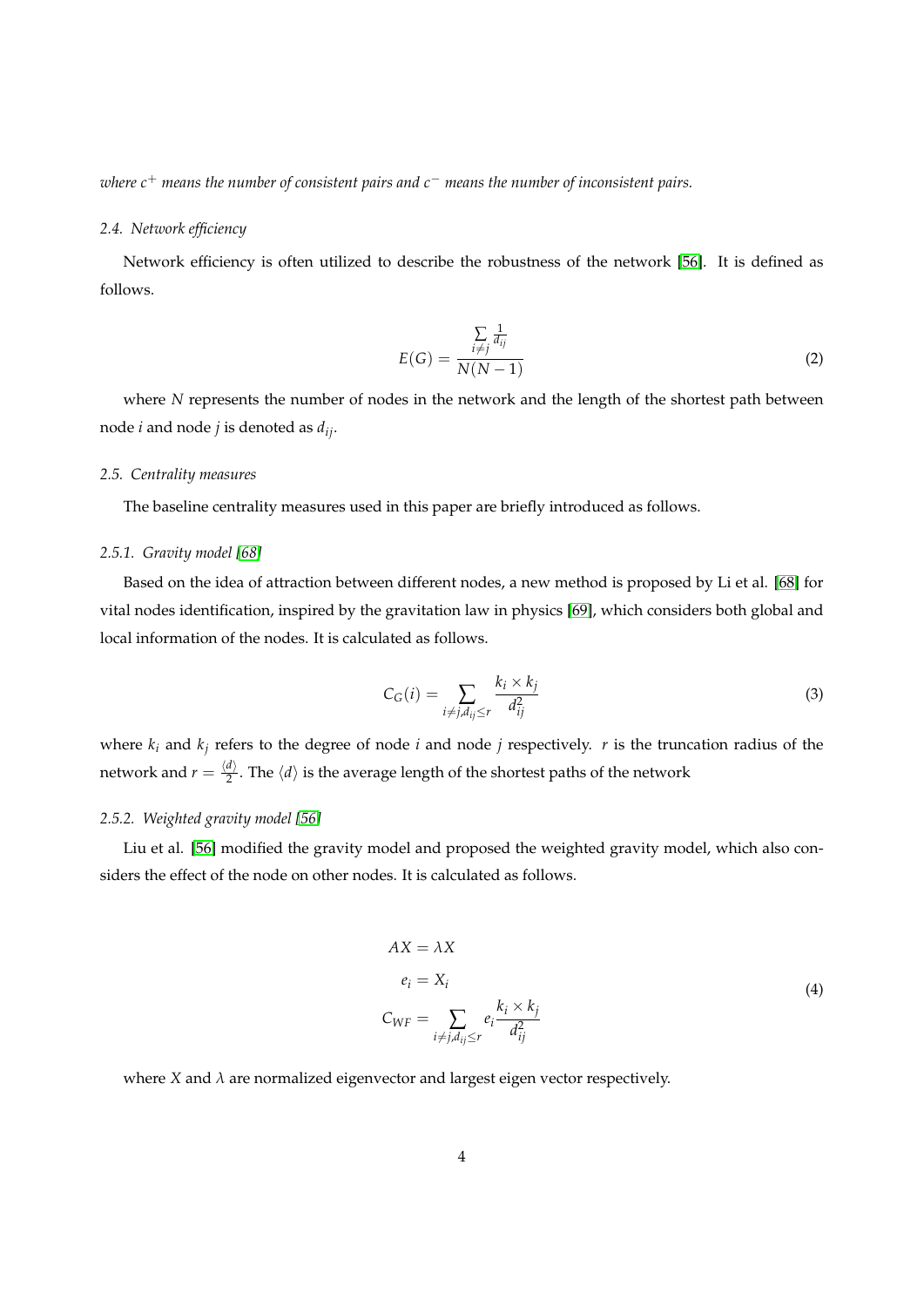# *2.5.3. Generalized gravity model [\[55\]](#page-12-2)*

Generalized gravity model for identifying the vital nodes is proposed by Li et al. [\[55\]](#page-12-2) as a generalization of gravity model, which is more flexible. It is calculated as follows.

$$
C_{GG} = \sum_{i \neq j, d_{ij} \leq r} e^{-\alpha LCC(i)} \times e^{-\alpha LCC(j)} \times \frac{k_i \times k_j}{d_{ij}^2}
$$
(5)

where *LCC*(*i*) and *LCC*(*j*) are the local clustering coefficient of the node *i* and node *j* respectively. Take node *i* as an example, the local clustering coefficient of node *i* can be calculated as

$$
LCC(i) = \frac{n_i}{k_i \times (k_i - 1)}
$$
\n(6)

where  $n_i$  is the number of edges between the neighbors of the node  $i$ .

# *2.5.4. Betweenness centrality [\[48\]](#page-11-14)*

Betweenness centrality considers the path information of the node [\[48\]](#page-11-14), it is a global information based index. It is given as follows.

$$
C_{BC}(i) = \sum_{j,k \neq i} \frac{P_{jk}(i)}{P_{jk}} \tag{7}
$$

where  $P_{jk}$  refers to the number of shortest paths between node *j* and *k* and  $P_{jk}(i)$  means the number of shortest paths between node *j* and *k* which also pass through node *i*.

## *2.5.5. Iterative resource allocation [\[53\]](#page-12-0)*

Iterative resource allocation is a method based on random walk for vital nodes identification. Assuming resource is allocated the same at all nodes and then resources are transported in the network, the most important node should have the most resource after certain steps. This model can be calculated as follows.

$$
I(t+1) = XI(t) = \begin{pmatrix} x_{11} & x_{12} & \dots & x_{1n} \\ x_{21} & x_{22} & \dots & x_{2n} \\ \dots & \dots & \dots & \dots \\ x_{n1} & x_{n2} & \dots & x_{nn} \end{pmatrix} \begin{pmatrix} I_1(t) \\ I_2(t) \\ \dots \\ I_n(t) \end{pmatrix}
$$
 (8)

where the *X* means the transition matrix. *xij* can be calculated as follows.

$$
x_{ij} = a_{ij} \frac{C(j)}{\sum\limits_{i \neq j} C(j)} \tag{9}
$$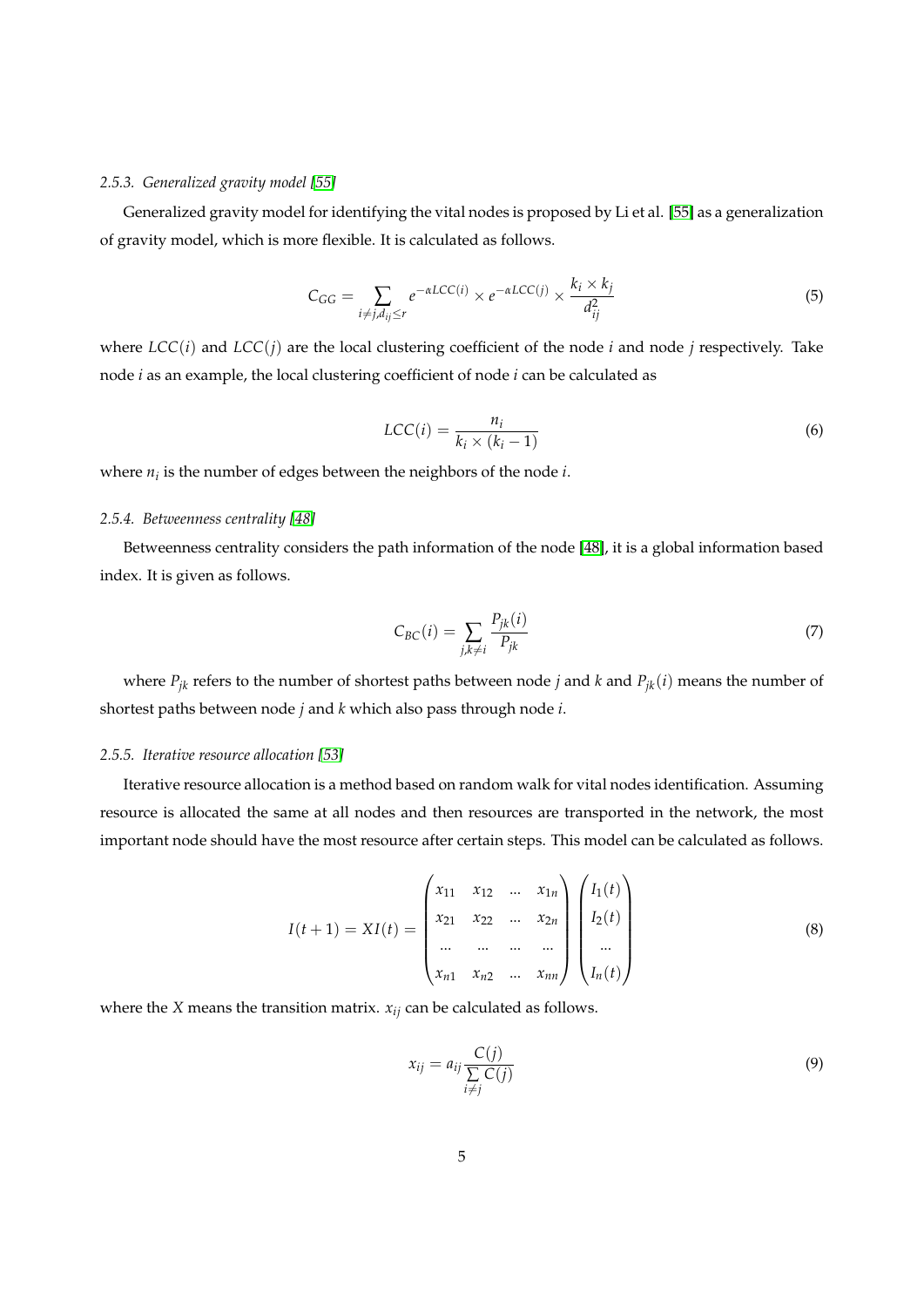Where *aij* is the corresponding element in the adjacent matrix of the edge between node *i* and node *j*. *C*(*j*) is the centrality of the node *j*, any centrality can be chosen as the input. For easy calculation, degree centrality [\[70\]](#page-12-17) is selected in this paper beacuse degree centrality is derived from local information and it is easier to be obtained. At the initial process,  $I_1(1) = I_2(1) = ... = I_n(1) = 1$ .

# *2.5.6. Quasi-laplacian centrality [\[2\]](#page-9-5)*

Quasi-laplacian centrality is proposed based on graph energy [\[2\]](#page-9-5), which can fully reveals the influence of a node on the whole network. And can be calculated as follows.

$$
E_{ql}(G) = \sum_{i} k_i + \sum_{i} k_i^2
$$
  
\n
$$
C_{ql}(i) = E_{ql}(G) - E_{ql}(G - i)
$$
\n(10)

where  $E_{ql}(G)$  refers to the graph quasi-laplacian energy of the network and  $E_{ql}(G - i)$  refers to the graph quasi-laplacian energy of the network deletes node *i*.

#### **3. Proposed approach**

In this section, a new method which is called network efficiency gravity model (NEG) is proposed. The proposed method is defined as follows.

$$
C_{NEG}(i) = \frac{E(G)}{E(G-i)} \sum_{i \neq j} \frac{k_i \times k_j}{d_{ij}^2}
$$
\n(11)

where  $E(G - i)$  is the network efficiency of the network which deletes node *i*.

In the proposed model, From the perspective of the influence of nodes on the whole structure of the network, the more important the node *i*, the greater the influence on the network efficiency of the entire network after it is removed. That is to say, the more important the node *i*, the smaller  $E(G - i)$  and the larger  $\frac{E(G)}{E(G-i)}$ . Consequently, a more vital node is of a larger  $C_{NEG}(i)$ . Compared to the most other gravity models, the proposed method considers the effect of the node on the whole network structure, which is more comprehensive and effective.

# **4. Experiments**

In this section, experiments are carried out to demonstrate the superiority of the proposed method. The proposed method is compared with some effective methods including gravity model (G) [\[68\]](#page-12-15), weighted gravity model (WG) [\[56\]](#page-12-3), generalized gravity model (GG) [\[55\]](#page-12-2), iterative resource allocation (IRA) [\[53\]](#page-12-0),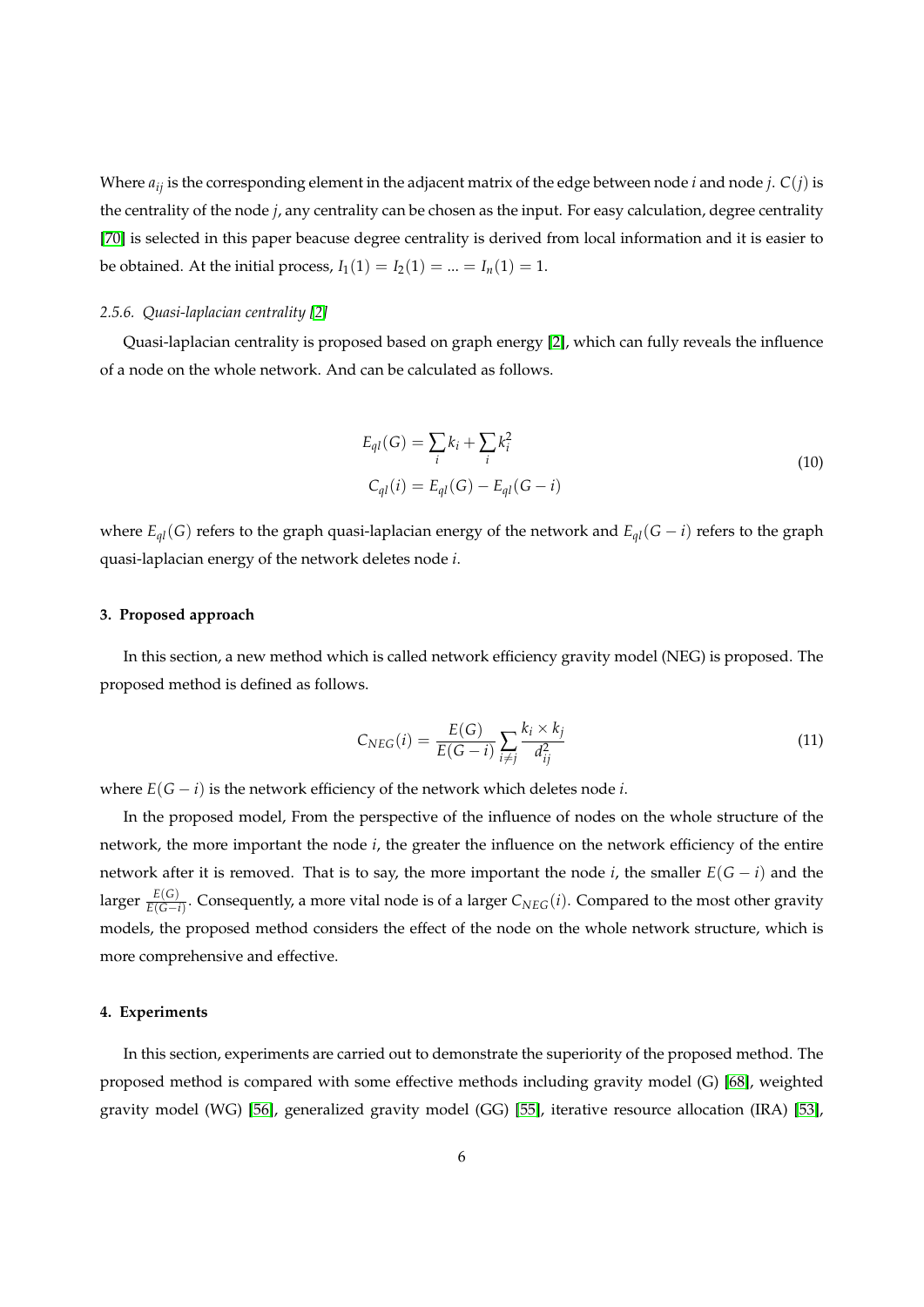quasi-laplacian centrality (QL) [\[54\]](#page-12-1) and betweenness centrality [\[48\]](#page-11-14). Networks derived from the real-world are used to test whether or not the proposed method works. The networks used in this paper are Jazz (198 nodes, 2742 edges), NS (379 nodes, 914 edges), USAir (332 nodes, 2126 edges), PB (1222 nodes, 16714 edges), Infectious (410 nodes, 17298 edges), PDZbase (212 nodes, 2672 edges), SCC (151 nodes, 9800 edges) and Haggle274 (274 nodes, 28244 edges). The results are a little different from [\[55\]](#page-12-2) due to code problems but do not affect the effectiveness of generalized gravity model.

#### *4.1. The correlation with SI model*

The correlation between spreading ability of nodes in SI model and centrality can be modeled by Kendell correlation coefficient. If the correlation is high, the centrality is more efficient to find nodes that are influential in the network. The experiment are carried out 100 times independently and the *β* varies from 0.1 to 1 and the step length is 0.1.

The results are shown in Figure 1. In Jazz network, the GG has the best performance while the IRA and G perform similarly. When *β* < 0.36 and *β* > 0.6, the tau of NEG is the second largest. In other cases, NEG is compatible with QL. In NS network, G performs the best while GG performs better than WG and NEG when  $\beta > 0.2$ . As can be seen, the tau of NEG is the second largest when  $\beta < 0.2$ . In PB network, G and IRA perform best generally and NEG performs better than GG, WG and BC. In USAir network, our proposed method performs better than GG and BC and beaten by WG, G, IRA and QL. In infectious network, when  $0.1 \leq \beta \leq 0.5$  the proposed outperforms other method. When  $\beta \geq 0.6$ , the proposed method is only outperformed by GG. In PDZbase network, NEG outperforms all other methods and is not even close. GG, G and BC are alomost the same. IRA has the worst performance. In SCC network, NEG performs similar with IRA and QL. BC is close to these three methods and GG performs better than G and WG. In Haggle274 network, our proposed method is comparable with IRA, WG, QL, G and has better performance than BC and GG. BC has the worst performance. As can be found, the tau value of BC is always lower than the others. In a nutshell, our proposed method performs compatible with most methods in most networks and performs best in some networks, which shows the feasibility and superiority of the proposed method. We can also conclude that GG has worse performance than G in 4 networks, better perfomance in 3 networks and comparable in 1 network. BC is the worst method among the six models.

# *4.2. The infection ability of top-10 ranked nodes*

This experiment is executed 100 times independently. The SI model's simulation time *T* equals to 25. The rate of infection *β* is set as 0.1. Nodes which are ranked top-10 are elected as nodes are infected from the beginning. After *T* steps, if there are more infected nodes, the centrality measure should be more effective.

The results are shown in Figure 2. In Jazz network, when  $3.6 < T < 3.8$ , GG performs the best with NEG only performs worse than GG. G performs the worst among the four methods. In NS network, when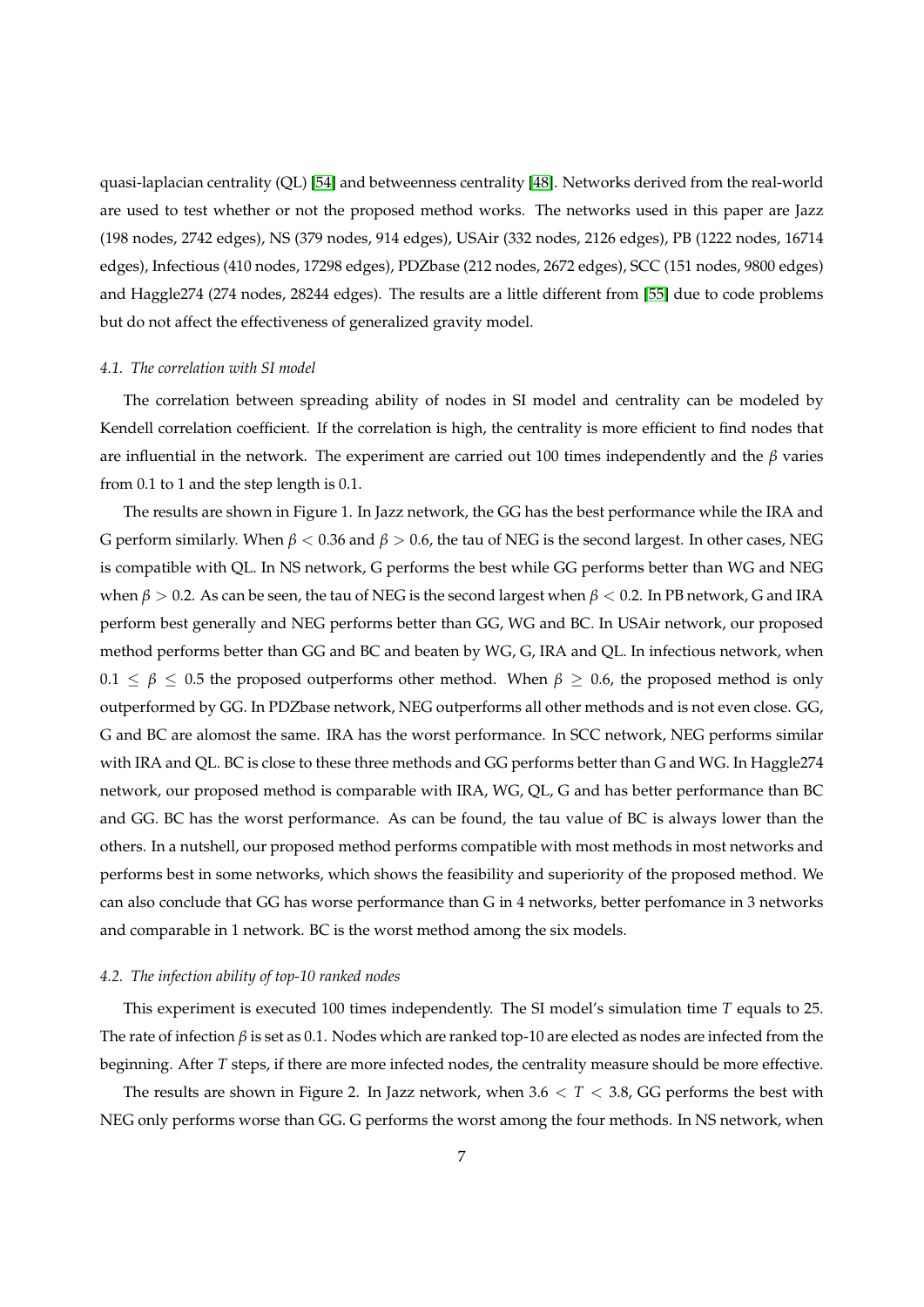

Figure 1: Tau values of different centrality measures in networks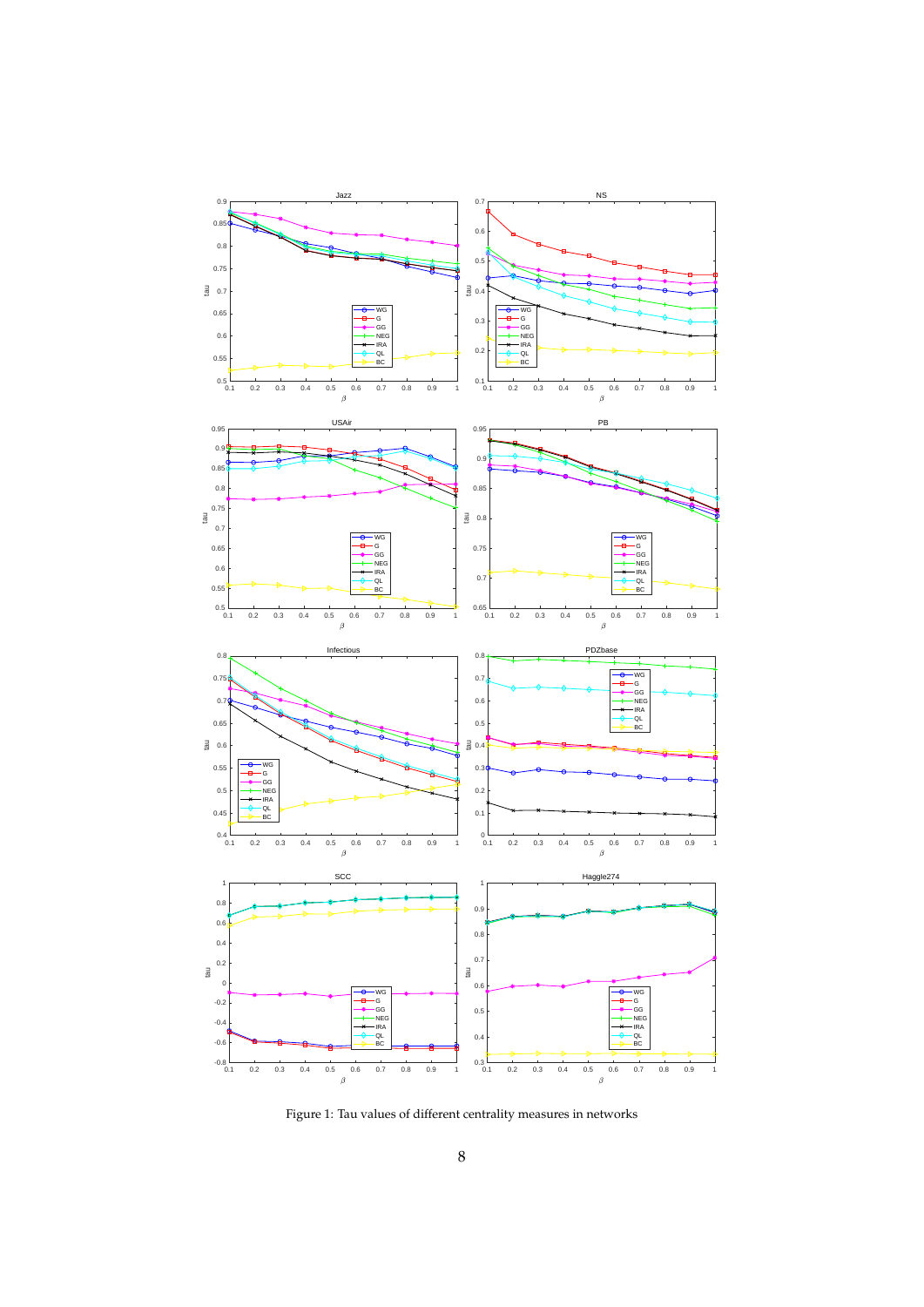

Figure 2: Spreading abilities of different centrality measures in networks

*T* < 16, G performs best and WG performs worst. As can be seen, NEG performs the second best, which is slightly better than GG. In USAir network, the NEG performs the best while GG outperforms G and WG when 7.1 < *t* < 7.7. When *t* < 10, WG, GG, and NEG all perform better than G. In PB network, GG, NEG and G have similar performance and they outperforms WG. In infectious network, when 6.5 < *T* < 8.5, GG performs slightly better than NEG and NEG beats G and WG by a large margin. In PDZbase network, NEG outperforms the GG and G by a large amount. GG is slightly better than G and WG has the worst performance. In SCC network, when 1.8 < *T* < 2.2, NEG performs the best and GG performs better than G and WG. In Haggle274 network, four methods perform almost the same.

Generally speaking, NEG reaches the best performance in all networks, GG performs better than G and WG generally but is not as good as NEG. WG is beaten by all other methods. It shows the superiority of the proposed method.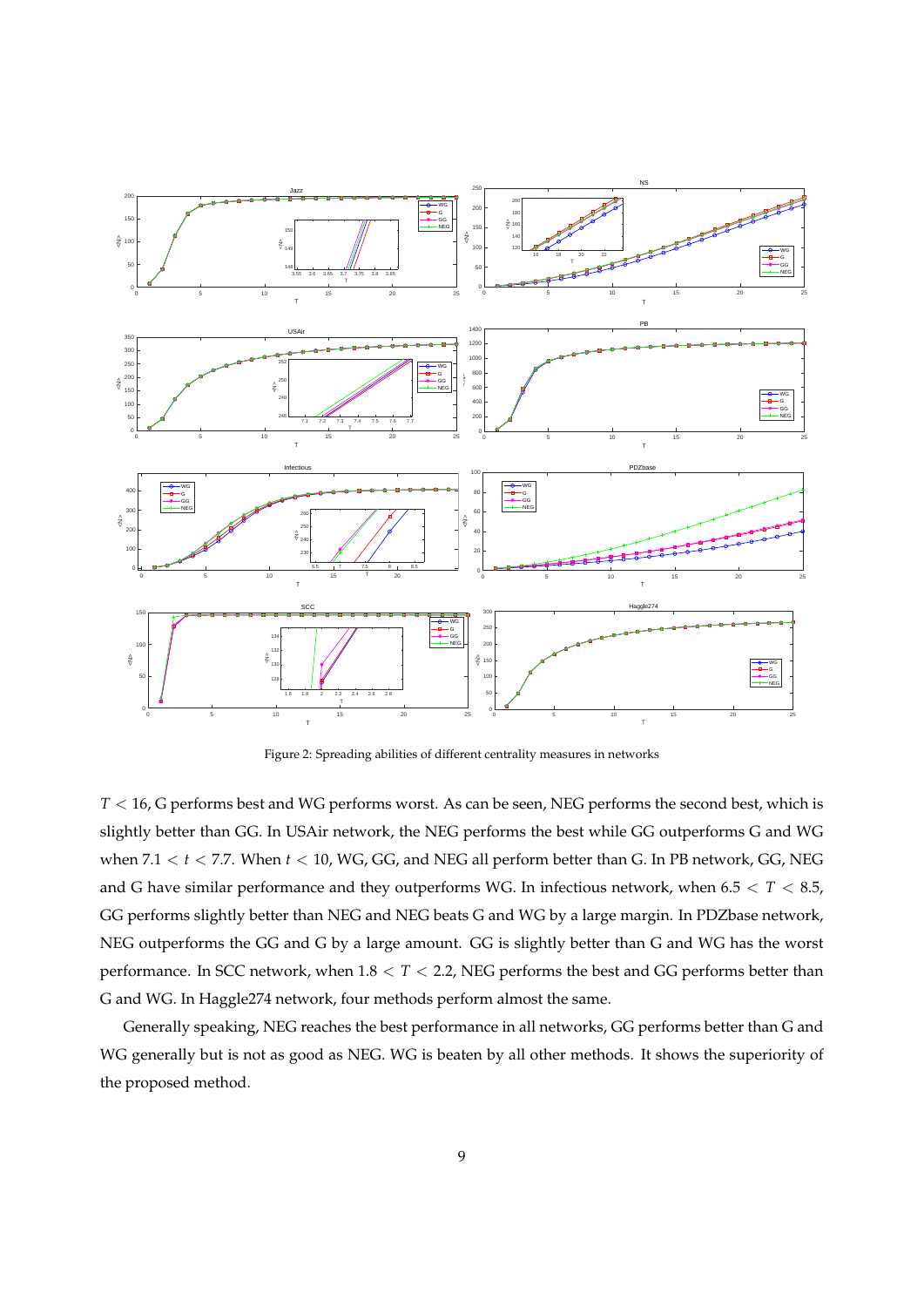## **5. Conclusion**

A novel model for vital nodes identification named network efficiency gravity model is proposed in this paper, which integrates network efficiency and gravity model. The nodes' effect on the strucutral information on the whole network is taken into consideration in this model. The experiments on various networks come from the real-world prove the superiority of the proposed network efficiency gravity model. In the future, we will further study on how to decrease the time complexity of the proposed method to make the proposed method faster. Approximation algorithm of the proposed method may also be explored. The proposed algorithm may also be extended to other types of networks like multiplex networks, higherorder networks, temporal networks, bipartite networks and so forth. NEG can be used in many research directions like link prediction, community detection, graph clustering and so forth. Possible more practical applications with the proposed method is also worth being investigated. Due to the limits of the device, the proposed method can be tested by larger networks in the future if possible.

## **Acknowledgment**

The work is partially supported by National Natural Science Foundation of China (Grant No. 61973332), JSPS Invitational Fellowships for Research in Japan (Short-term).

## **References**

#### **References**

- <span id="page-9-0"></span>[1] J. Zhu, D. Wei, Analysis of stock market based on visibility graph and structure entropy, Physica A: Statistical Mechanics and its Applications 576 (2021) 126036.
- <span id="page-9-5"></span><span id="page-9-1"></span>[2] J. Gao, Y.-C. Zhang, T. Zhou, Computational socioeconomics, Physics Reports 817 (2019) 1–104.
- [3] L. Altinoglu, The origins of aggregate fluctuations in a credit network economy, Journal of Monetary Economics 117 (2021) 316–334.
- <span id="page-9-2"></span>[4] C. Liu, Y. Ma, J. Zhao, R. Nussinov, Y.-C. Zhang, F. Cheng, Z.-K. Zhang, Computational network biology: data, models, and applications, Physics Reports 846 (2020) 1–66.
- [5] A. Derakhshani, H. Mollaei, N. Parsamanesh, M. Fereidouni, E. Miri-Moghaddam, S. Nasseri, Y. Luo, H. Safarpour, B. Baradaran, Gene co-expression network analysis for identifying modules and functionally enriched pathways in vitiligo disease: A systems biology study, Iranian Journal of Allergy, Asthma and Immunology (2020) 1–12.
- <span id="page-9-3"></span>[6] Y. Nomi, H. Gotoda, S. Kandani, C. Almarcha, Complex network analysis of the gravity effect on premixed flames propagating in a hele-shaw cell, Physical Review E 103 (2) (2021) 022218.
- <span id="page-9-4"></span>[7] H. Wang, Y.-P. Fang, E. Zio, Risk assessment of an electrical power system considering the influence of traffic congestion on a hypothetical scenario of electrified transportation system in New York state, IEEE Transactions on Intelligent Transportation **Systems**.
- [8] Y. Gu, X. Fu, Z. Liu, X. Xu, A. Chen, Performance of transportation network under perturbations: Reliability, vulnerability, and resilience, Transportation Research Part E: Logistics and Transportation Review 133 (2020) 101809.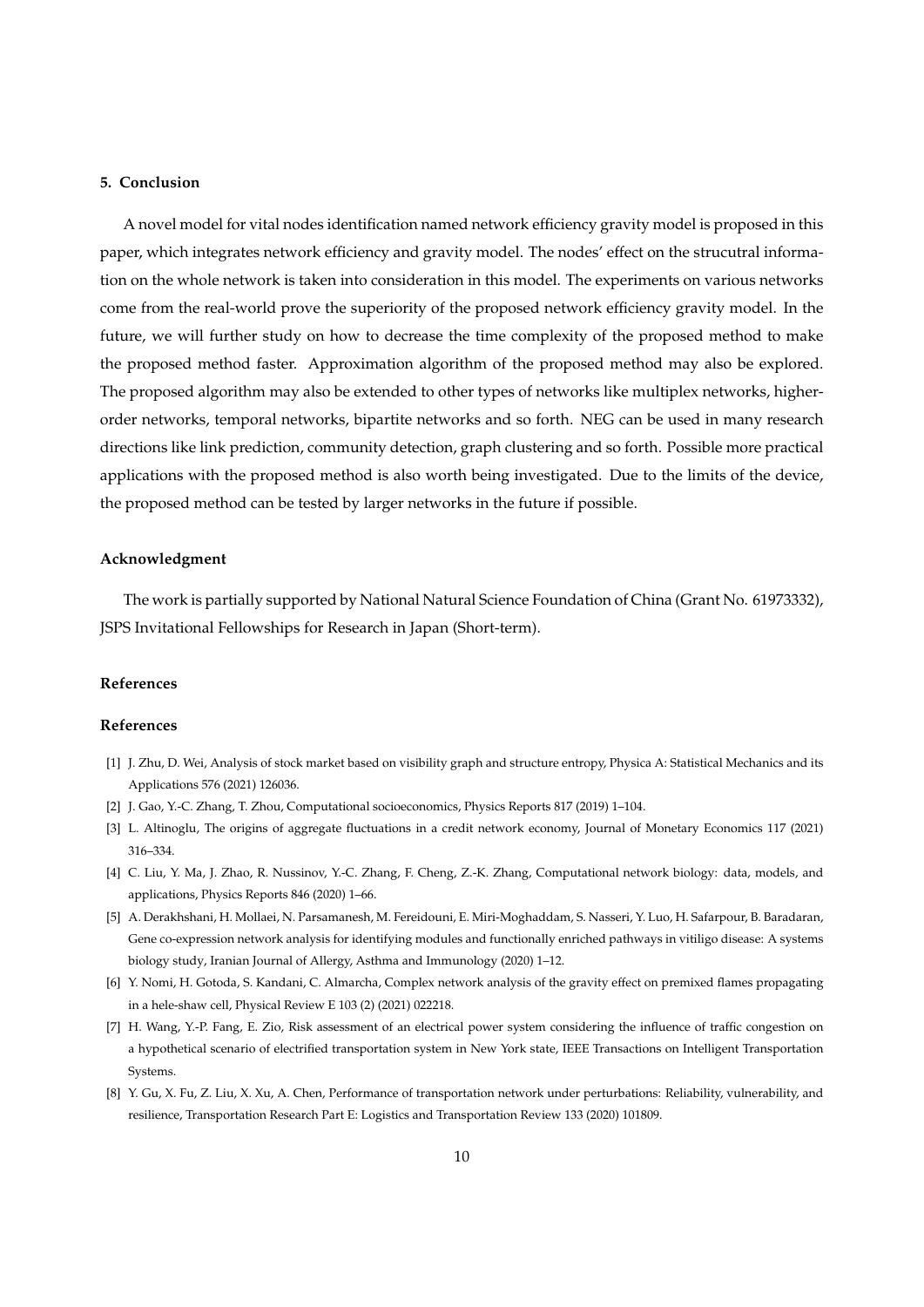- <span id="page-10-0"></span>[9] J. Zhou, Q. Hou, Resilience assessment and planning of suburban rural settlements based on complex network, Sustainable Production and Consumption.
- <span id="page-10-1"></span>[10] M. Chrayteh, E. Burevschi, D. Loru, T. R. Huet, P. Dréan, M. E. Sanz, Disentangling the complex network of non-covalent interactions in fenchone hydrates via rotational spectroscopy and quantum chemistry, Physical Chemistry Chemical Physics.
- <span id="page-10-2"></span>[11] J. Wu, Z. Zhao, Q. Sun, H. Fujita, A maximum self-esteem degree based feedback mechanism for group consensus reaching with the distributed linguistic trust propagation in social network, Information Fusion 67 (2021) 80–93.
- [12] M. Tang, H. Liao, H. Fujita, Delegation Mechanism-Based Large-Scale Group Decision Making With Heterogeneous Experts and Overlapping Communities, IEEE Transactions on Systems, Man, and Cybernetics: Systems.
- <span id="page-10-3"></span>[13] X. Zhou, F. Ji, L. Wang, Y. Ma, H. Fujita, Particle swarm optimization for trust relationship based social network group decision making under a probabilistic linguistic environment, Knowledge-Based Systems 200 (2020) 105999.
- <span id="page-10-4"></span>[14] N.-T. Le, B. Vo, L. B. Nguyen, H. Fujita, B. Le, Mining weighted subgraphs in a single large graph, Information Sciences 514 (2020) 149–165.
- <span id="page-10-5"></span>[15] Y. Dong, Q. Zha, H. Zhang, G. Kou, H. Fujita, F. Chiclana, E. Herrera-Viedma, Consensus reaching in social network group decision making: Research paradigms and challenges, Knowledge-Based Systems 162 (2018) 3–13.
- <span id="page-10-6"></span>[16] D. A. Vega-Oliveros, L. da Fontoura Costa, F. A. Rodrigues, Influence maximization by rumor spreading on correlated networks through community identification, Communications in Nonlinear Science and Numerical Simulation 83 (2020) 105094.
- <span id="page-10-8"></span><span id="page-10-7"></span>[17] R. Rak, E. Rak, The Fractional Preferential Attachment scale-free network model, Entropy 22 (5) (2020) 509.
- [18] T. Wen, K. H. Cheong, Invited review: The fractal dimension of complex networks: A review, Information Fusion.
- <span id="page-10-9"></span>[19] Y.-L. Lee, T. Zhou, Collaborative filtering approach to link prediction, Physica A: Statistical Mechanics and its Applications (2021) 126107.
- <span id="page-10-10"></span>[20] C. Shen, M. Jusup, L. Shi, Z. Wang, M. Perc, P. Holme, Exit rights open complex pathways to cooperation, Journal of the Royal Society Interface 18 (174) (2021) 20200777.
- [21] C. Chu, D. Hu, G. Jiang, C. Liu, J. Liu, Z. Wang, Evolution of cooperation in multi-population, EPL (Europhysics Letters) 132 (5) (2020) 58001.
- <span id="page-10-11"></span>[22] T. Wen, E. V. Koonin, K. H. Cheong, An alternating active-dormitive strategy enables disadvantaged prey to outcompete the perennially active prey through Parrondo<sub>i</sub><sup>-</sup>s paradox, BMC biology 19 (1) (2021) 1-10.
- <span id="page-10-12"></span>[23] B. Wang, J. Zhu, D. Wei, The self-similarity of complex networks: From the view of degree–degree distance, Modern Physics Letters B (2021) 2150331.
- <span id="page-10-13"></span>[24] Y. Huang, X. Mao, Y. Deng, Natural visibility encoding for time series and its application in stock trend prediction, Knowledge-Based Systems (2021) 107478.
- <span id="page-10-14"></span>[25] G. Liu, F. Xiao, C.-T. Lin, Z. Cao, A fuzzy interval time-series energy and financial forecasting model using network-based multiple time-frequency spaces and the induced-ordered weighted averaging aggregation operation, IEEE Transactions on Fuzzy Systems 28 (11) (2020) 2677–2690.
- <span id="page-10-15"></span>[26] Z. Mohammadpoory, M. Nasrolahzadeh, N. Mahmoodian, J. Haddadnia, Automatic identification of diabetic retinopathy stages by using fundus images and visibility graph method, Measurement 140 (2019) 133–141.
- <span id="page-10-16"></span>[27] T. Kong, J. Shao, J. Hu, X. Yang, S. Yang, R. Malekian, EEG-Based Emotion Recognition Using an Improved Weighted Horizontal Visibility Graph, Sensors 21 (5) (2021) 1870.
- <span id="page-10-17"></span>[28] L. Xiong, X. Su, H. Qian, Conflicting evidence combination from the perspective of networks, Information Sciences 580 (2021) 408–418.
- <span id="page-10-18"></span>[29] L. Chen, Y. Deng, K. H. Cheong, Probability transformation of mass function: A weighted network method based on the ordered visibility graph, Engineering Applications of Artificial Intelligence 105 (2021) 104438. [doi:https://doi.org/10.1016/](http://dx.doi.org/https://doi.org/10.1016/j.engappai.2021.104438) [j.engappai.2021.104438](http://dx.doi.org/https://doi.org/10.1016/j.engappai.2021.104438).
- <span id="page-10-19"></span>[30] J. Zhao, Y. Deng, Complex network modeling of evidence theory, IEEE Transactions on Fuzzy Systems (2020)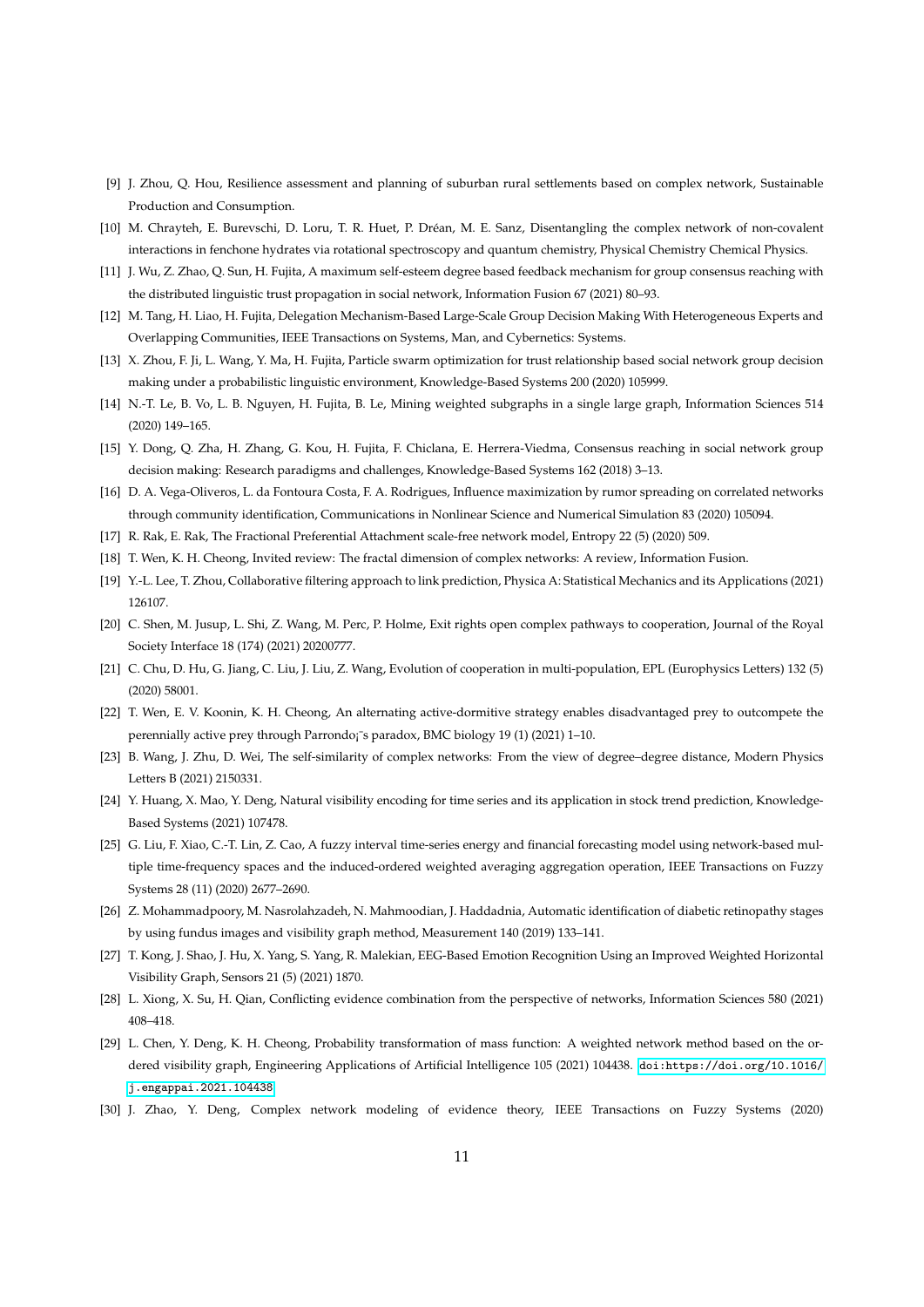10.1109/TFUZZ.2020.3023760.

- <span id="page-11-0"></span>[31] Y. Bai, S. Jia, S. Wang, B. Tan, Customer loyalty improves the effectiveness of recommender systems based on complex network, Information 11 (3) (2020) 171.
- <span id="page-11-1"></span>[32] G. Tian, S. Zhou, G. Sun, C.-C. Chen, A novel intelligent recommendation algorithm based on mass diffusion, Discrete Dynamics in Nature and Society 2020.
- <span id="page-11-2"></span>[33] Z. Li, X. Wang, J. Li, Q. Zhang, Deep attributed network representation learning of complex coupling and interaction, Knowledge-Based Systems 212 (2021) 106618.
- [34] L. Dioşan, A. Andreica, et al., Network motifs: A key variable in the equation of dynamic flow between macro and micro layers in Complex Networks, Knowledge-Based Systems 213 (2021) 106648.
- <span id="page-11-19"></span>[35] E.-Y. Yu, Y.-P. Wang, Y. Fu, D.-B. Chen, M. Xie, Identifying critical nodes in complex networks via graph convolutional networks, Knowledge-Based Systems 198 (2020) 105893.
- <span id="page-11-3"></span>[36] N. Seong, K. Nam, Forecasting price movements of global financial indexes using complex quantitative financial networks, Knowledge-Based Systems 235 (2022) 107608.
- <span id="page-11-4"></span>[37] J. Wu, J. Shen, B. Zhou, X. Zhang, B. Huang, General link prediction with influential node identification, Physica A: Statistical Mechanics and its Applications 523 (2019) 996–1007.
- <span id="page-11-5"></span>[38] M. Doostmohammadian, H. R. Rabiee, U. A. Khan, Centrality-based epidemic control in complex social networks, Social Network Analysis and Mining 10 (2020) 1–11.
- <span id="page-11-6"></span>[39] X. Luo, Z. Jin, A new insight into isolating the high-degree nodes in network to control infectious diseases, Communications in Nonlinear Science and Numerical Simulation 91 (2020) 105363.
- <span id="page-11-7"></span>[40] N. Wang, Y. Gao, J.-t. He, J. Yang, Robustness evaluation of the air cargo network considering node importance and attack cost, Reliability Engineering & System Safety (2021) 108026.
- <span id="page-11-8"></span>[41] A. Umunnakwe, A. Sahu, M. R. Narimani, K. Davis, S. Zonouz, Cyber-physical component ranking for risk sensitivity analysis using betweenness centrality, IET Cyber-Physical Systems: Theory & Applications.
- <span id="page-11-9"></span>[42] J. Grubb, D. Lopez, B. Mohan, J. Matta, Network centrality for the identification of biomarkers in respondent-driven sampling datasets, Plos one 16 (8) (2021) e0256601.
- [43] X. Meng, W. Li, X. Peng, Y. Li, M. Li, Protein interaction networks: centrality, modularity, dynamics, and applications, Frontiers of Computer Science 15 (6) (2021) 1–17.
- <span id="page-11-10"></span>[44] X. Lei, X. Yang, H. Fujita, Random walk based method to identify essential proteins by integrating network topology and biological characteristics, Knowledge-Based Systems 167 (2019) 53–67.
- <span id="page-11-11"></span>[45] C. Li, W. Yang, Y. Yu, B. Li, Research on node importance evaluation of complex products based on three-parameter interval grey number grey relational model, Journal of Intelligent & Fuzzy Systems (Preprint) (2021) 1–18.
- <span id="page-11-12"></span>[46] R. Trach, M. Lendo-Siwicka, Centrality of a communication network of construction project participants and implications for improved project communication, Civil Engineering and Environmental Systems 38 (2) (2021) 145–160.
- <span id="page-11-13"></span>[47] L. Qiu, J. Zhang, X. Tian, Ranking influential nodes in complex networks based on local and global structures, Applied Intelligence (2021) 1–14.
- <span id="page-11-15"></span><span id="page-11-14"></span>[48] M. E. Newman, A measure of betweenness centrality based on random walks, Social networks 27 (1) (2005) 39–54.
- [49] H. Zhang, S. Zhong, Y. Deng, K. H. Cheong, LFIC: Identifying influential nodes in complex networks by local fuzzy information centrality, IEEE Transactions on Fuzzy Systems (2021) 10.1109/TFUZZ.2021.3112226.
- <span id="page-11-16"></span>[50] K. Berahmand, A. Bouyer, N. Samadi, A new centrality measure based on the negative and positive effects of clustering coefficient for identifying influential spreaders in complex networks, Chaos, Solitons & Fractals 110 (2018) 41–54.
- <span id="page-11-17"></span>[51] G. Maji, A. Dutta, M. C. Malta, S. Sen, Identifying and ranking super spreaders in real world complex networks without influence overlap, Expert Systems with Applications 179 (2021) 115061.
- <span id="page-11-18"></span>[52] W. Liu, L. Lü, Link prediction based on local random walk, EPL (Europhysics Letters) 89 (5) (2010) 58007.